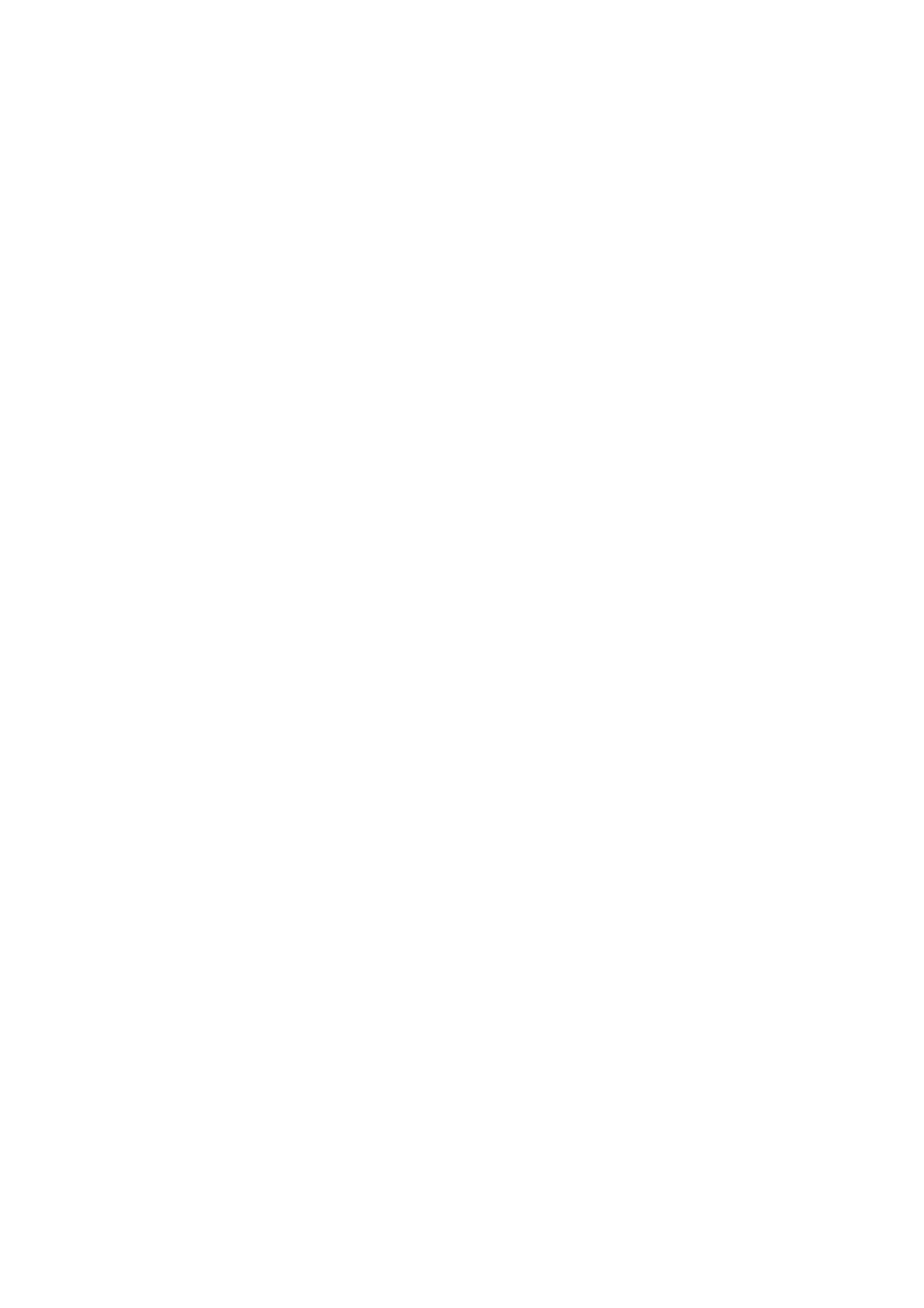## Red Hat JBoss Developer Studio 11.2 Supported Configurations and **Components**

Supported Configurations and Components for Red Hat JBoss Developer Studio

Misha Husnain Ali mhusnain@redhat.com

Supriya Takkhi sbharadw@redhat.com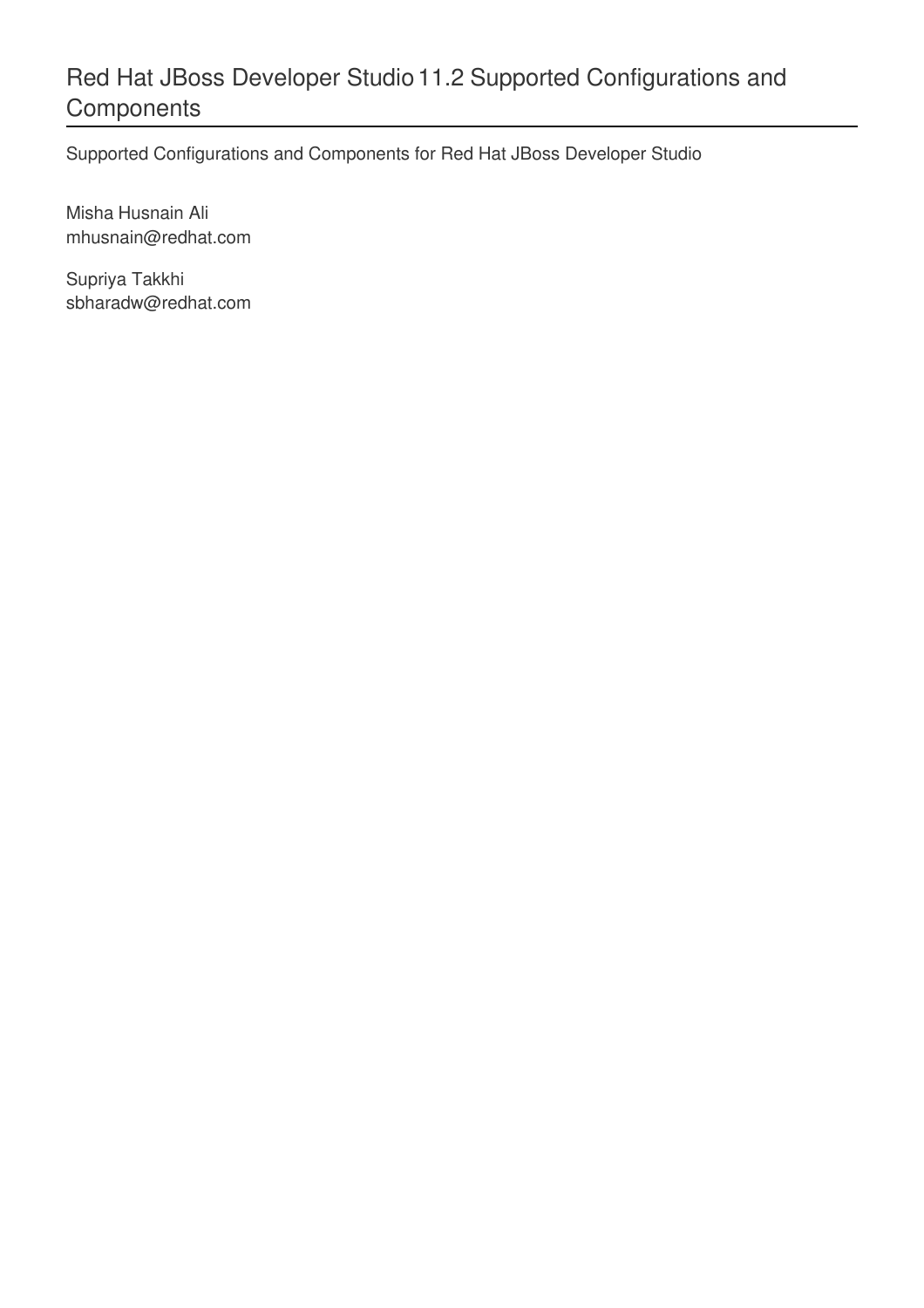#### **Legal Notice**

Copyright © 2018 Red Hat, Inc.

The text of and illustrations in this document are licensed by Red Hat under a Creative Commons Attribution–Share Alike 3.0 Unported license ("CC-BY-SA"). An explanation of CC-BY-SA is available at

http://creativecommons.org/licenses/by-sa/3.0/

. In accordance with CC-BY-SA, if you distribute this document or an adaptation of it, you must provide the URL for the original version.

Red Hat, as the licensor of this document, waives the right to enforce, and agrees not to assert, Section 4d of CC-BY-SA to the fullest extent permitted by applicable law.

Red Hat, Red Hat Enterprise Linux, the Shadowman logo, JBoss, OpenShift, Fedora, the Infinity logo, and RHCE are trademarks of Red Hat, Inc., registered in the United States and other countries.

Linux ® is the registered trademark of Linus Torvalds in the United States and other countries.

Java ® is a registered trademark of Oracle and/or its affiliates.

XFS ® is a trademark of Silicon Graphics International Corp. or its subsidiaries in the United States and/or other countries.

MySQL ® is a registered trademark of MySQL AB in the United States, the European Union and other countries.

Node.js ® is an official trademark of Joyent. Red Hat Software Collections is not formally related to or endorsed by the official Joyent Node.js open source or commercial project.

The OpenStack ® Word Mark and OpenStack logo are either registered trademarks/service marks or trademarks/service marks of the OpenStack Foundation, in the United States and other countries and are used with the OpenStack Foundation's permission. We are not affiliated with, endorsed or sponsored by the OpenStack Foundation, or the OpenStack community.

All other trademarks are the property of their respective owners.

#### **Abstract**

This document contains information about supported configurations for Red Hat JBoss Developer Studio and details about components included in each release.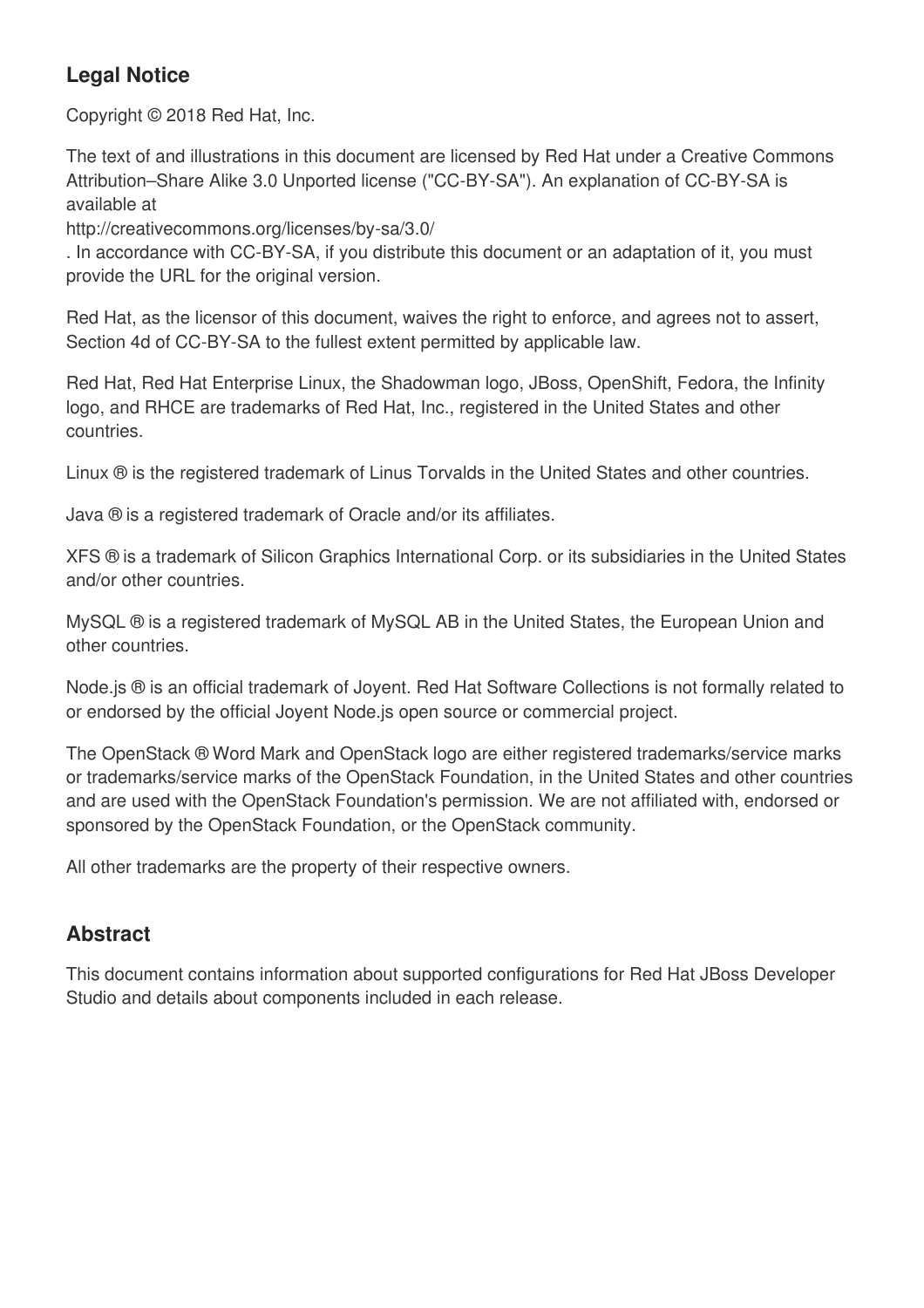#### **Table of Contents**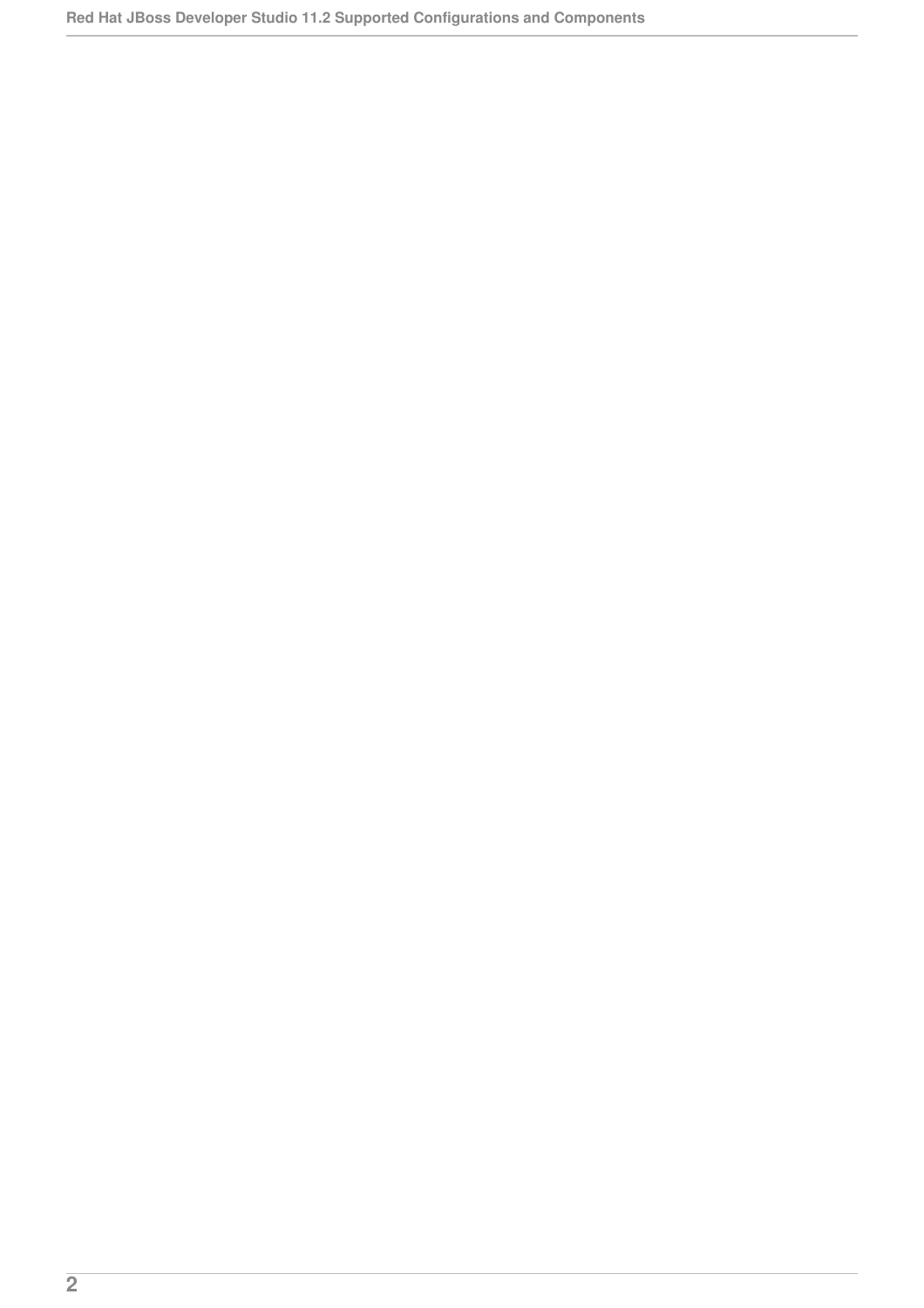#### **PREFACE**

<span id="page-6-0"></span>Every Red Hat JBoss Developer Studio release is tested and supported on a variety of market-leading operating systems, Java Virtual Machines (JVMs), and Red Hat JBoss Enterprise Application Platform servers and technologies. Information about support for the JBoss Developer Studio 11.2 release is detailed here.

For details related to earlier releases of JBoss Developer Studio, see the **Supported Configurations and Components** document for the specific release at [https://access.redhat.com/documentation/en/red](https://access.redhat.com/documentation/en/red-hat-jboss-developer-studio/)hat-jboss-developer-studio/.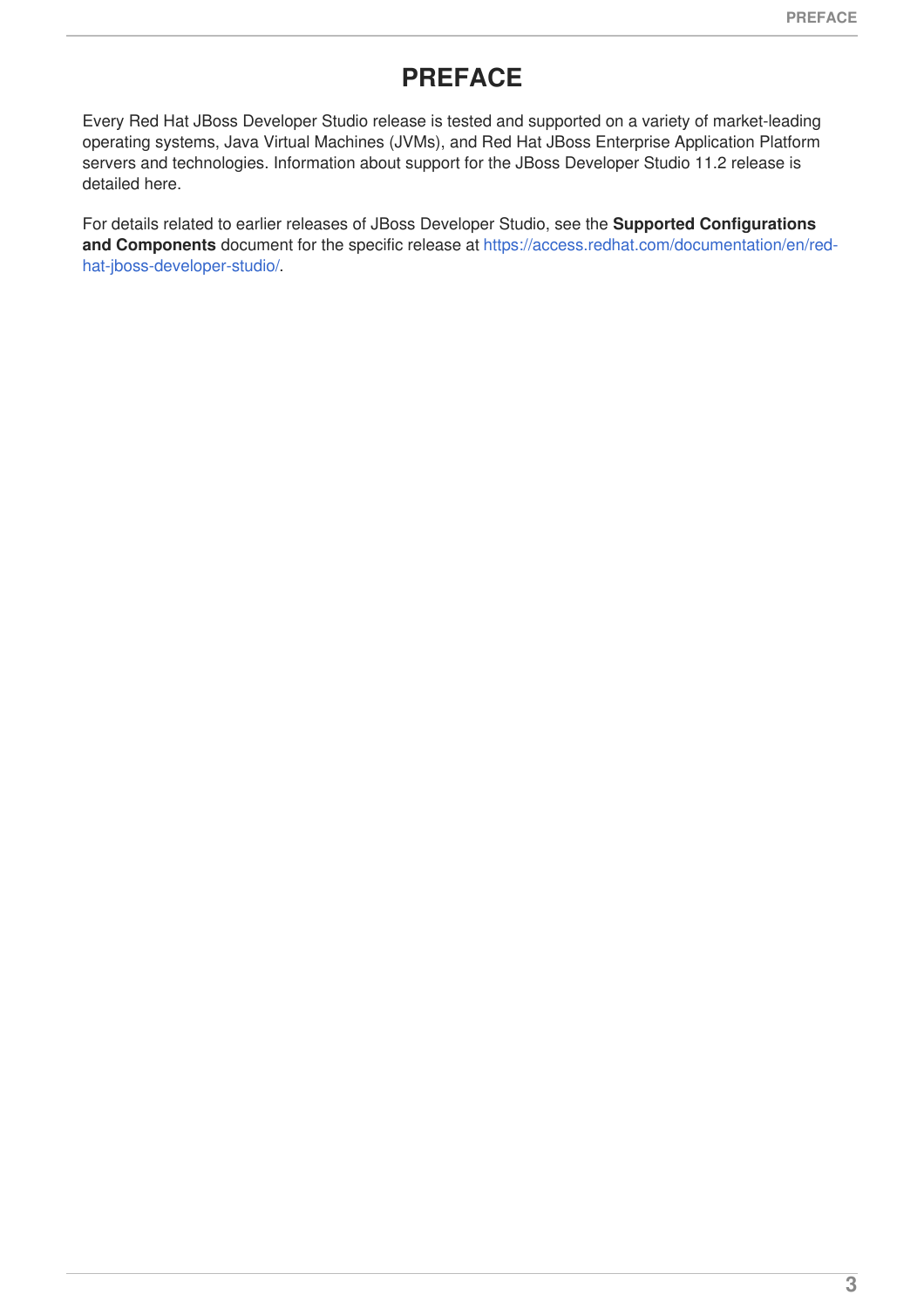## <span id="page-7-0"></span>**CHAPTER 1. JBOSS DEVELOPER STUDIO COMPONENTS**

The JBoss Developer Studio 11.2 release comprises of the component versions of Eclipse and JBoss Tools as listed in the following table.

| JBoss Developer Studio | 11.2             |
|------------------------|------------------|
| Eclipse                | Oxygen.2 (4.7.2) |
| <b>JBoss Tools</b>     | 4.5.2            |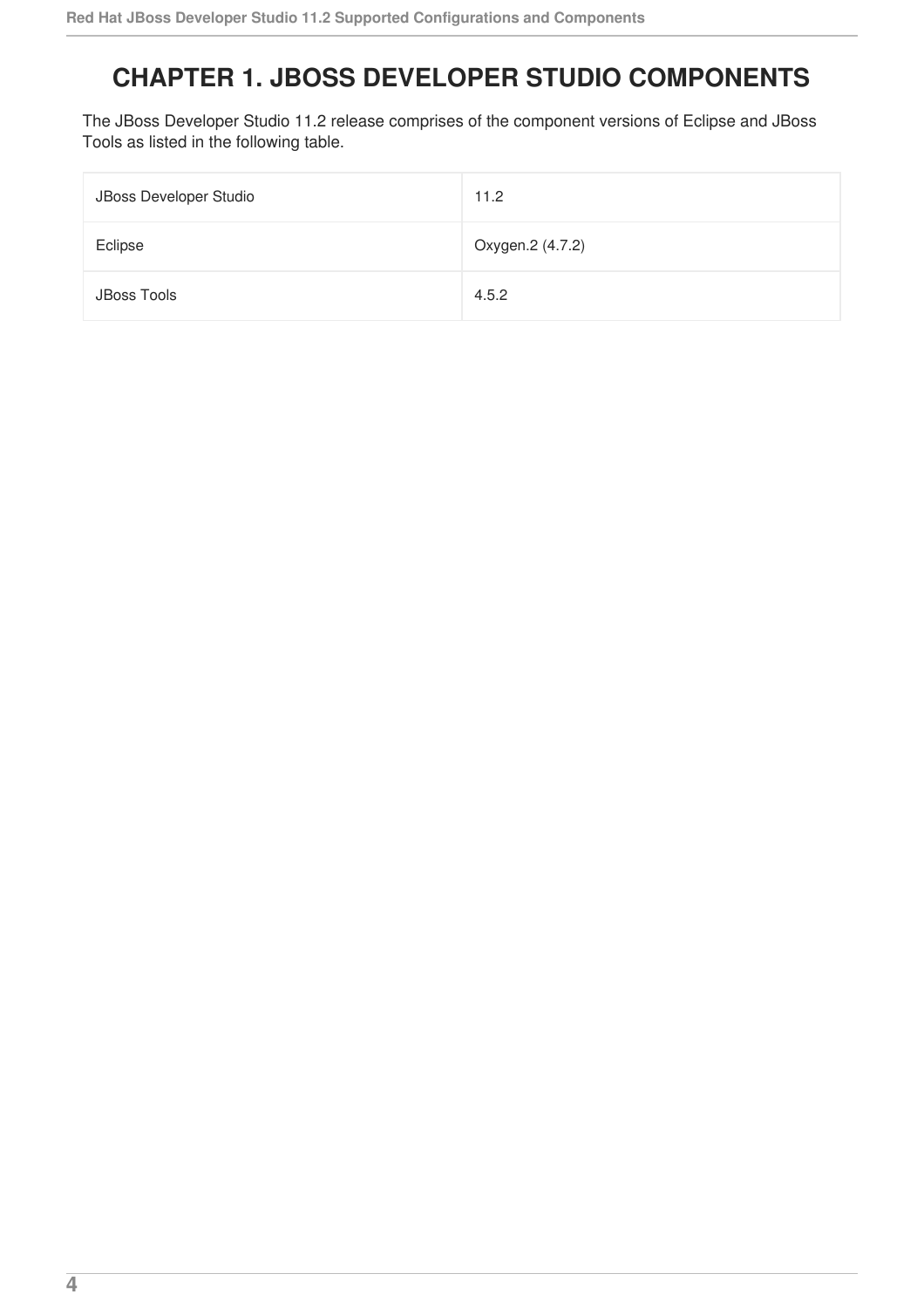### <span id="page-8-0"></span>**CHAPTER 2. SUPPORTED PLATFORMS AND RUNTIME SERVERS**

JBoss Developer Studio 11.2 supports the following versions of Red Hat JBoss Enterprise Application Platform:

 $\bullet$  7.x, 6.x, 5.2, 4.3



#### **NOTE**

Products built on these versions of JBoss EAP are also supported, such as Red Hat JBoss Fuse Service Works and Red Hat JBoss Portal (formerly JBoss Enterprise SOA Platform and JBoss Enterprise Portal Platform, respectively).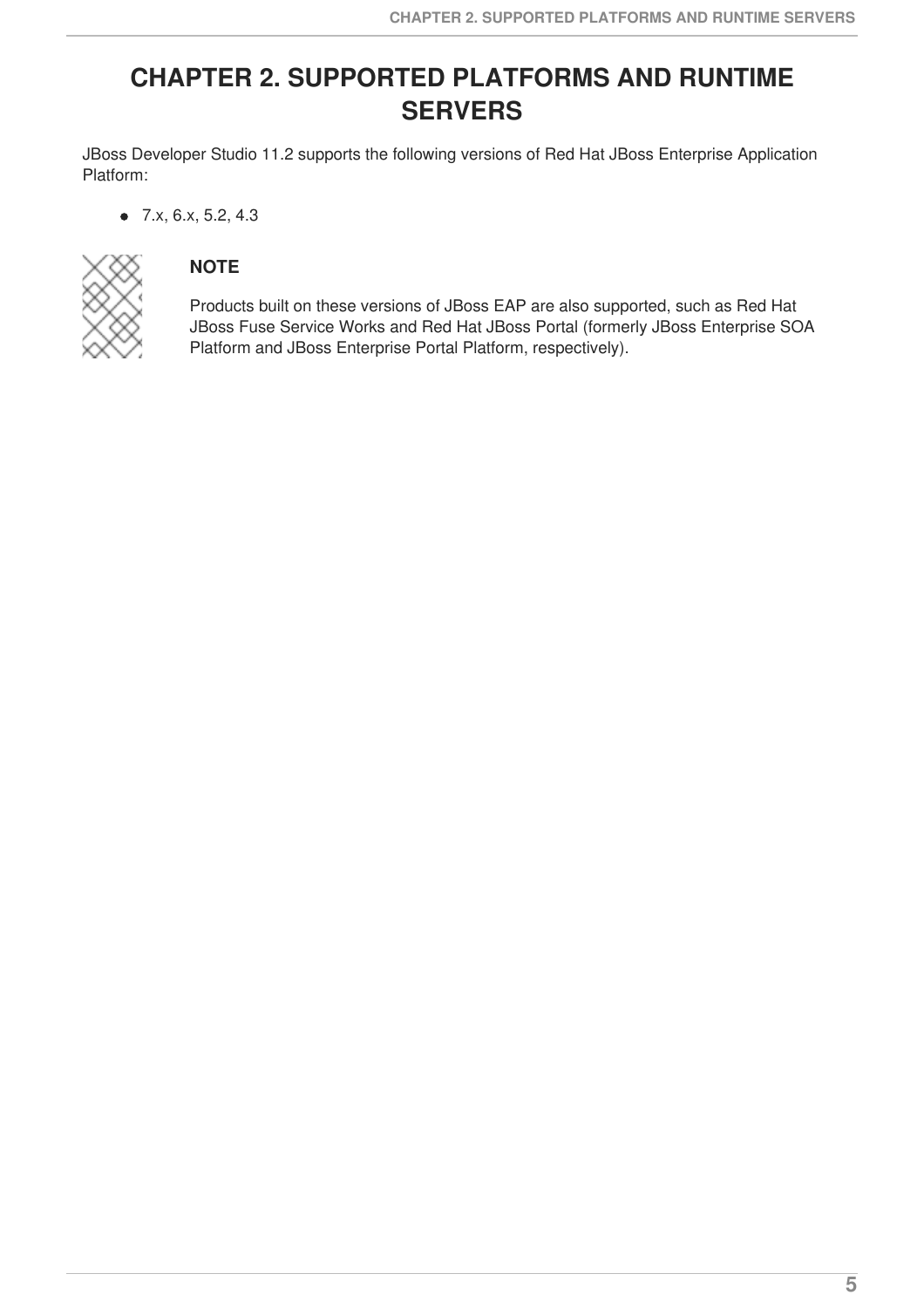## **CHAPTER 3. SUPPORTED FRAMEWORKS**

<span id="page-9-0"></span>The frameworks that are supported by the JBoss Developer Studio 11.2 release are as listed in the following table.

<span id="page-9-2"></span><span id="page-9-1"></span>

| Java EE <sup>[a]</sup>                                                                   | 5, 6, 7                                                                |  |  |
|------------------------------------------------------------------------------------------|------------------------------------------------------------------------|--|--|
| Hibernate                                                                                | 3.5, 3.6, 4.0, 4.3, 5.0, 5.1, 5.2                                      |  |  |
| Richfaces                                                                                | 3.3.x, 4.0.x                                                           |  |  |
| Apache Cordova                                                                           | For iOS: $3.5.0 \sim 4.4.0$<br>For Cordova-Android: $3.5.0 \sim 6.2.3$ |  |  |
| jQuery Mobile                                                                            | 1.3, 1.4                                                               |  |  |
| AngularJS + Ionic                                                                        | AngularJS 1.4.14<br>lonic 1.0                                          |  |  |
| [a] Supported derivatives of Java EE are CDI, JavaServer Faces (JSF), JAX-RS and JAX-WS. |                                                                        |  |  |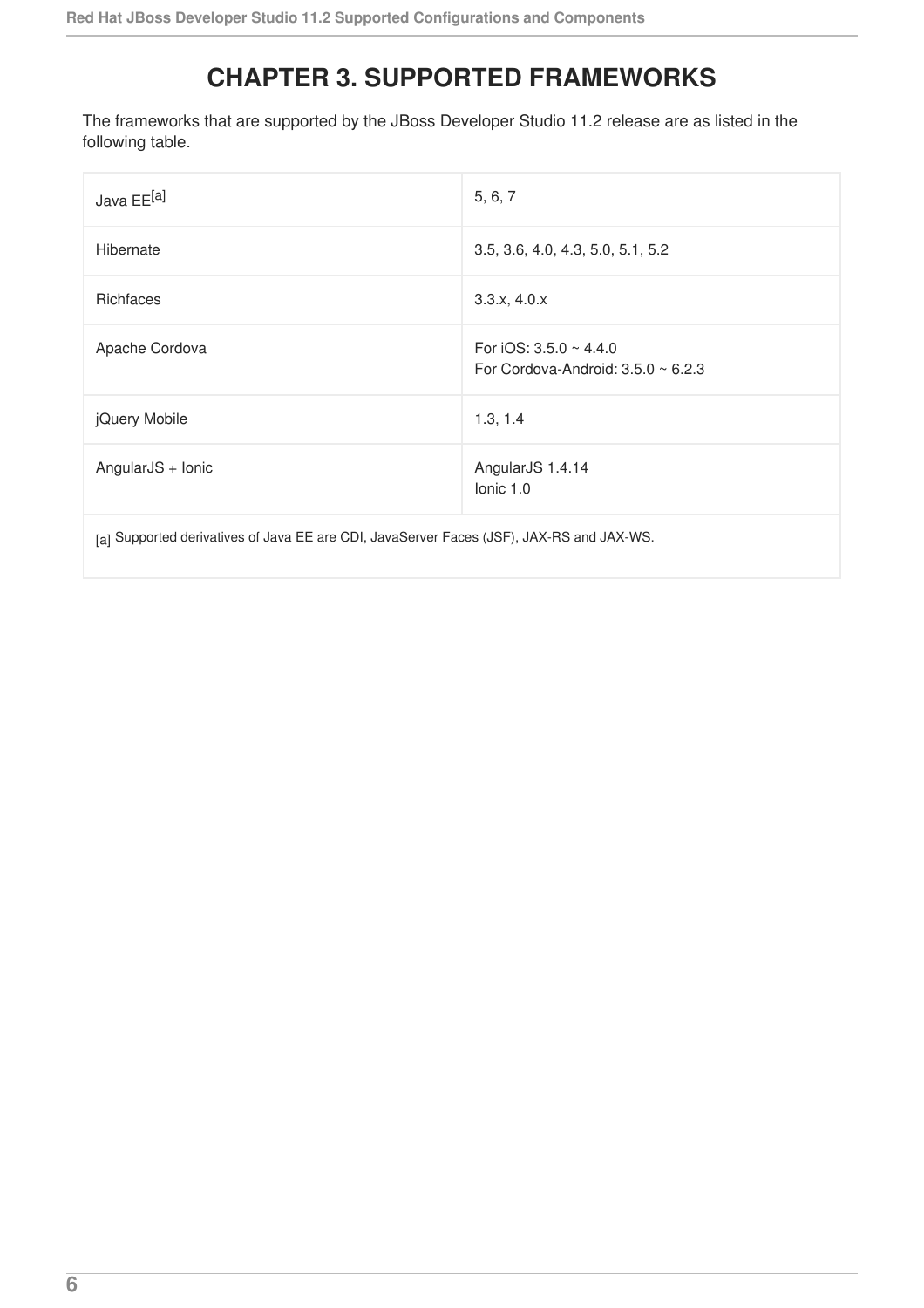## <span id="page-10-0"></span>**CHAPTER 4. SUPPORTED OPERATING SYSTEMS AND JAVA DEVELOPMENT KITS**



#### **NOTE**

<span id="page-10-1"></span>As JBoss Developer Studio is based on Eclipse, the system requirements of Eclipse also apply to JBoss Developer Studio. For more information about Eclipse system requirements, see Eclipse Oxygen (4.7), https://www.eclipse.org/projects/project[plan.php?projectid=eclipse#target\\_environments.](https://www.eclipse.org/projects/project-plan.php?projectid=eclipse#target_environments)

The operating systems, chip architectures, and Java Development Kits that are supported by the JBoss Developer Studio 11.2 release are as listed in the following table.

<span id="page-10-2"></span>

| <b>Operating System</b>                                                  | <b>Chip Architecture</b> | <b>Java Development Kit</b>                                                                                                                                                                                               |
|--------------------------------------------------------------------------|--------------------------|---------------------------------------------------------------------------------------------------------------------------------------------------------------------------------------------------------------------------|
| Red Hat Enterprise Linux 6                                               | x86, x86 64              | OpenJDK 1.6 <sup>[a]</sup> , OpenJDK 1.7 <sup>[a]</sup> ,<br>OpenJDK 9 <sup>[a]</sup> , Oracle JDK 1.6 <sup>[a]</sup> ,<br>Oracle JDK 1.7 <sup>[a]</sup> , Oracle JDK<br>1.8, Oracle JDK 9 <sup>[a]</sup>                 |
| Red Hat Enterprise Linux 7                                               | x86_64                   | OpenJDK 1.7 <sup>[a]</sup> , OpenJDK 1.8,<br>OpenJDK 9 <sup>[a]</sup> , Oracle JDK 1.7 <sup>[a]</sup> ,<br>Oracle JDK 1.8, Oracle JDK 9 <sup>[a]</sup>                                                                    |
| Microsoft Windows 7, Microsoft<br>Windows 8, and Microsoft<br>Windows 10 | x86, x86 64              | OpenJDK 1.8 <sup>[b]</sup> , OpenJDK 9 <sup>[b]</sup> ,<br>Oracle JDK 1.6 <sup>[a]</sup> , Oracle JDK<br>1.7 <sup>[a]</sup> , Oracle JDK 1.8, Oracle<br>JDK 9 <sup>[a]</sup>                                              |
| macOS Sierra (10.12) and macOS<br>High Sierra (10.13)                    | x86 64                   | Apple JDK 1.6 <sup>[a]</sup> , Oracle JDK<br>1.7 <sup>[a]</sup> , Oracle JDK 1.8, Oracle<br>JDK 9 <sup>[a]</sup>                                                                                                          |
| Fedora 26 and 27                                                         | x86, x86 64              | OpenJDK 1.7 <sup>[a]</sup> , OpenJDK 1.8,<br>OpenJDK 9 <sup>[a]</sup> , Oracle JDK 1.6 <sup>[a]</sup> ,<br>Oracle JDK 1.7 <sup>[a]</sup> , Oracle JDK<br>1.8, Oracle JDK 9[a]                                             |
| Ubuntu 16.04.3 LTS and 17.10                                             | x86, x86 64              | OpenJDK 1.6 <sup>[a]</sup> , OpenJDK 1.7 <sup>[a]</sup> ,<br>OpenJDK 1.8, OpenJDK 9 <sup>[a]</sup> ,<br>Oracle JDK 1.6 <sup>[a]</sup> , Oracle JDK<br>1.7 <sup>[a]</sup> , Oracle JDK 1.8, Oracle<br>JDK 9 <sup>[a]</sup> |